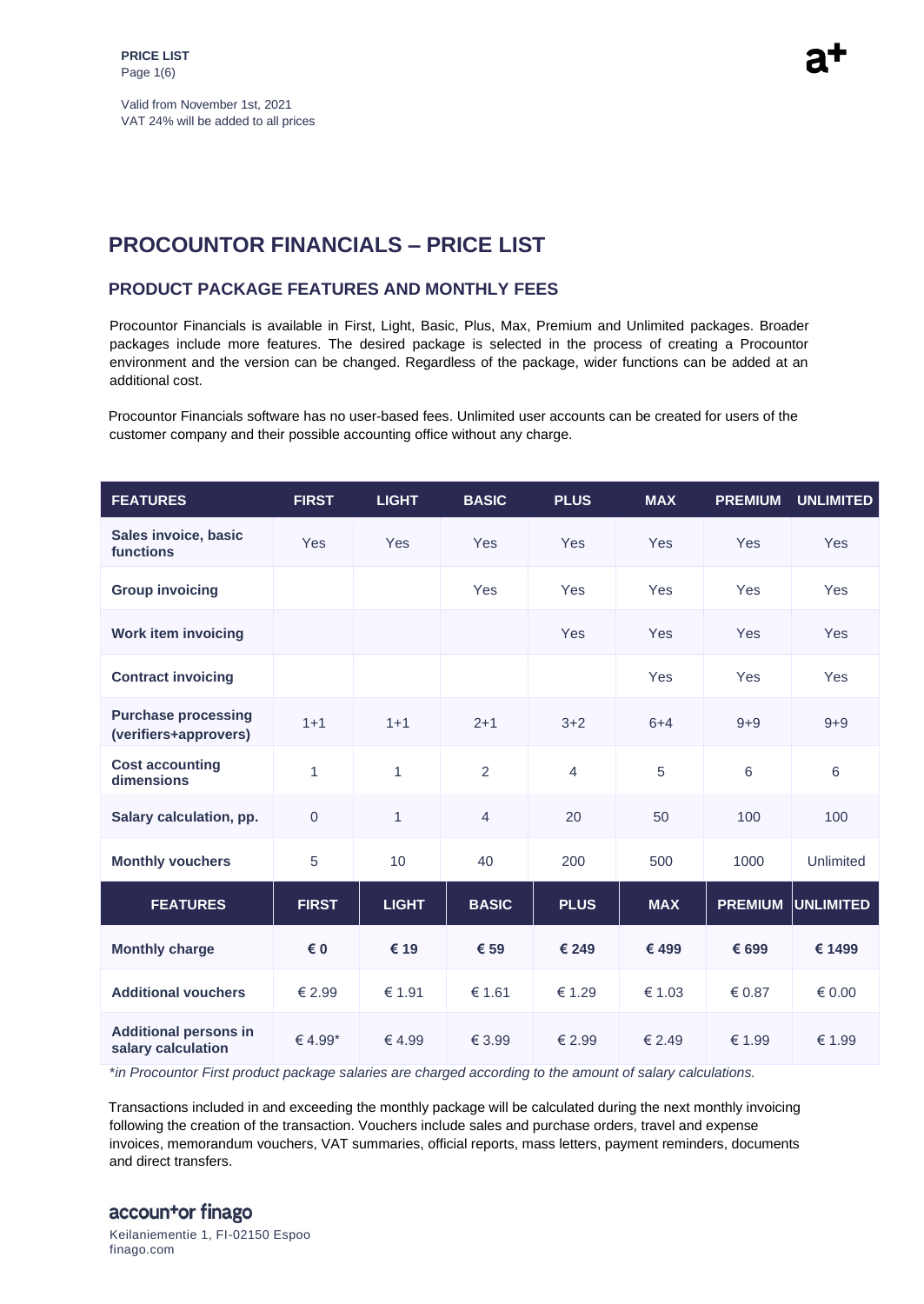# Valid from November 1st, 2021

VAT 24% will be added to all prices

| <b>EXTRA SERVICES</b>                                                                          | <b>BEGIN</b> | <b>LIGHT</b> | <b>BASIC</b> | <b>PLUS</b> | <b>MAX</b> | <b>PREMIUM</b> | <b>UNLIMITED</b> |
|------------------------------------------------------------------------------------------------|--------------|--------------|--------------|-------------|------------|----------------|------------------|
| <b>Procountor</b><br>Mini user (Travel<br>invoice, expense invoice<br>and receipt functions) * | € 5.95       | € 5.95       | € 5.95       | € 5.95      | € 5.95     | € 5.95         | € 5.95           |
| <b>Procountor API basic</b><br>fee**<br>(no opening fee)                                       | € 9.95       | € 9.95       | € 9.95       | € 9.95      | € 9.95     | € 9.95         | € 9.95           |
| <b>Procountor API</b><br>software specific fee**                                               | € 1.95       | € 1.95       | € 1.95       | € 1.95      | € 1.95     | € 1.95         | € 1.95           |
| <b>Group invoicing</b>                                                                         |              | € 29         | Included     | Included    | Included   | Included       | Included         |
| <b>Work item invoicing</b>                                                                     |              | € 29         | €29          | Included    | Included   | Included       | Included         |
| <b>Contract invoicing</b>                                                                      |              | € 29         | €29          | € 29        | Included   | Included       | Included         |
| <b>Extended circulation</b><br>(9 approvers,<br>9 verifiers)                                   |              | € 29         | € 29         | € 29        | € 29       | Included       | Included         |
| <b>Extra dimensions</b><br>(6 pcs)                                                             |              | € 29         | € 29         | € 29        | € 29       | Included       | Included         |
| <b>Inventory management</b>                                                                    |              | € 29         | € 29         | € 29        | € 29       | € 29           | € 29             |
| <b>Automatic transfer</b><br>connection for<br>invoices                                        |              | € 29         | € 29         | € 29        | € 29       | € 29           | € 29             |
| <b>Business Eurocard</b><br><b>Online connection</b>                                           |              | € 29         | € 29         | € 29        | € 29       | € 29           | € 29             |
| <b>Dimension specific</b><br>access rights                                                     |              | €49          | €49          | € 49        | €49        | €49            | €49              |
| Group consolidation***                                                                         | € 19         | € 19         | € 19         | € 19        | € 19       | € 19           | € 19             |

**\*** Procountor Mini is a mobile application. Verifying and approving invoices and viewing salary slips are available free of charge. Creating new travel and expense invoices and photographing receipts are chargeable functions. The monthly fee is based on the number of environments the user is connected to. E.g. if the user is connected to 2 environments and uses chargeable Mini functions in both of them, the monthly fee will be 2x€5.95.

\*\* The pricing of Procountor API is the following: basic fee + the software specific fee(s) for the integrated software. For example:

API integration for one software 11,90  $\in$  (9,95  $\in$  / month + 1,95  $\in$  / month) API integration for two software 13,85 € (9,95 € / month + 2 x 1,95 € / month)

\*\*\* Group consolidation charge is per environment. Additional Procountor Financials environment must be opened for connection.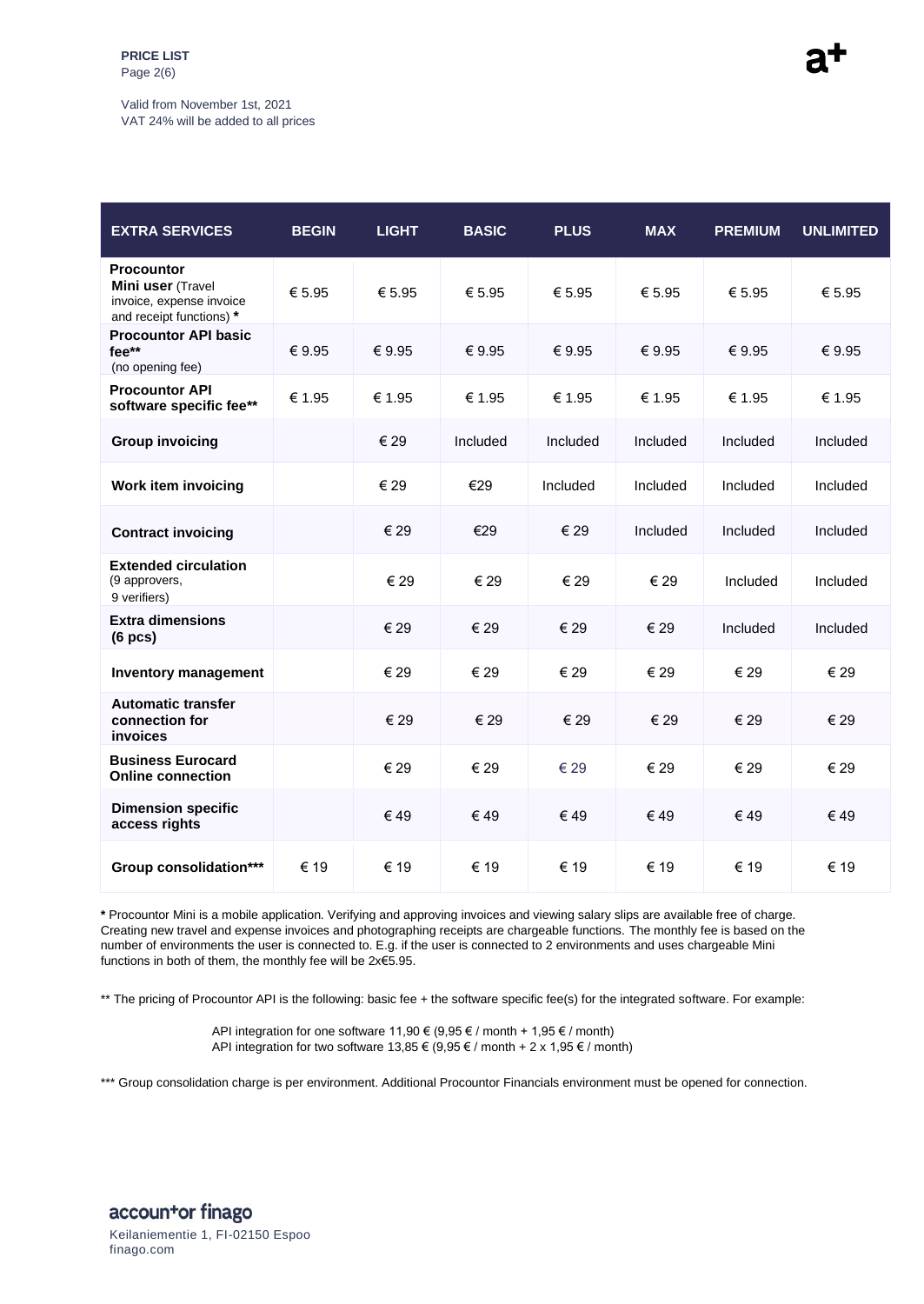Valid from November 1st, 2021 VAT 24% will be added to all prices

#### **SENDING AND RECEIVING FEES**

A sending or receiving fee will be added to the transaction fee depending on the method of sending or receiving. If sending or receiving does not happen through Procountor, a sending or receiving fee will not be charged. Sending and receiving of electronic invoices requires that electronic invoice services from OpusCapita or bank are opened. Receiving scanned purchase invoices requires that scanning service is opened. To enable the e-mail scanning service by OpusCapita paper invoice scanning is required. Banking fees are the same in every Financials packages. Banks have their own fees that they charge from customers.

| <b>SENDING FEES</b>                                   | <b>PRICE</b>    |
|-------------------------------------------------------|-----------------|
| Printed mail (black and white,<br>economy class mail) | € 1.58          |
| <b>Black and white, priority class</b><br>mail        | $\epsilon$ 2.22 |
| <b>Extra charge for mailing</b><br>abroad             | € 1.08          |
| Extra pages                                           | $\epsilon$ 0.14 |
| <b>Extra charge for color</b><br>printing (per page)  | $\epsilon$ 0.27 |
| <b>Electronic invoice (OpusCapita</b><br>or bank)     | $\epsilon$ 0.49 |
| <b>Extra pages for electronic</b><br>invoice          | $\epsilon$ 0.08 |
| F-mail                                                | 6.70            |
| <b>Official notification sending fee</b>              | € 0.23          |
| Salary slip to Mini phone app                         | $\epsilon$ 0.49 |
| E-salary                                              | € 0.49          |

| <b>RECEIVING FEES</b>                            | <b>PRICE</b> |
|--------------------------------------------------|--------------|
| Electronic invoice (OpusCapita or<br>bank)       | € 0.49       |
| <b>Extra pages for electronic</b><br>invoice     | € 0.08       |
| <b>Purchase invoice scanning</b><br>(OpusCapita) | € 1.40       |
| Price per page                                   | € 0.14       |
| <b>Purchase invoice scanning (Xerox)</b>         | € 1.79       |
| Price per page                                   | € 0.06       |
| <b>Price per row</b>                             | € 0.06       |
| Processing of false or non-invoices              | € 6.55       |

Price per received item.

Price per sent item.

| <b>BANKING FEES</b>                 | <b>PRICE</b>                            |
|-------------------------------------|-----------------------------------------|
| <b>Bank statement</b>               | free of charge                          |
| Reference payments                  | free of charge                          |
| <b>Payments</b>                     | free of charge                          |
| <b>Bank account balance request</b> | $\epsilon$ 0.20 / successful<br>request |

# accountor finago

Keilaniementie 1, FI-02150 Espoo finago.com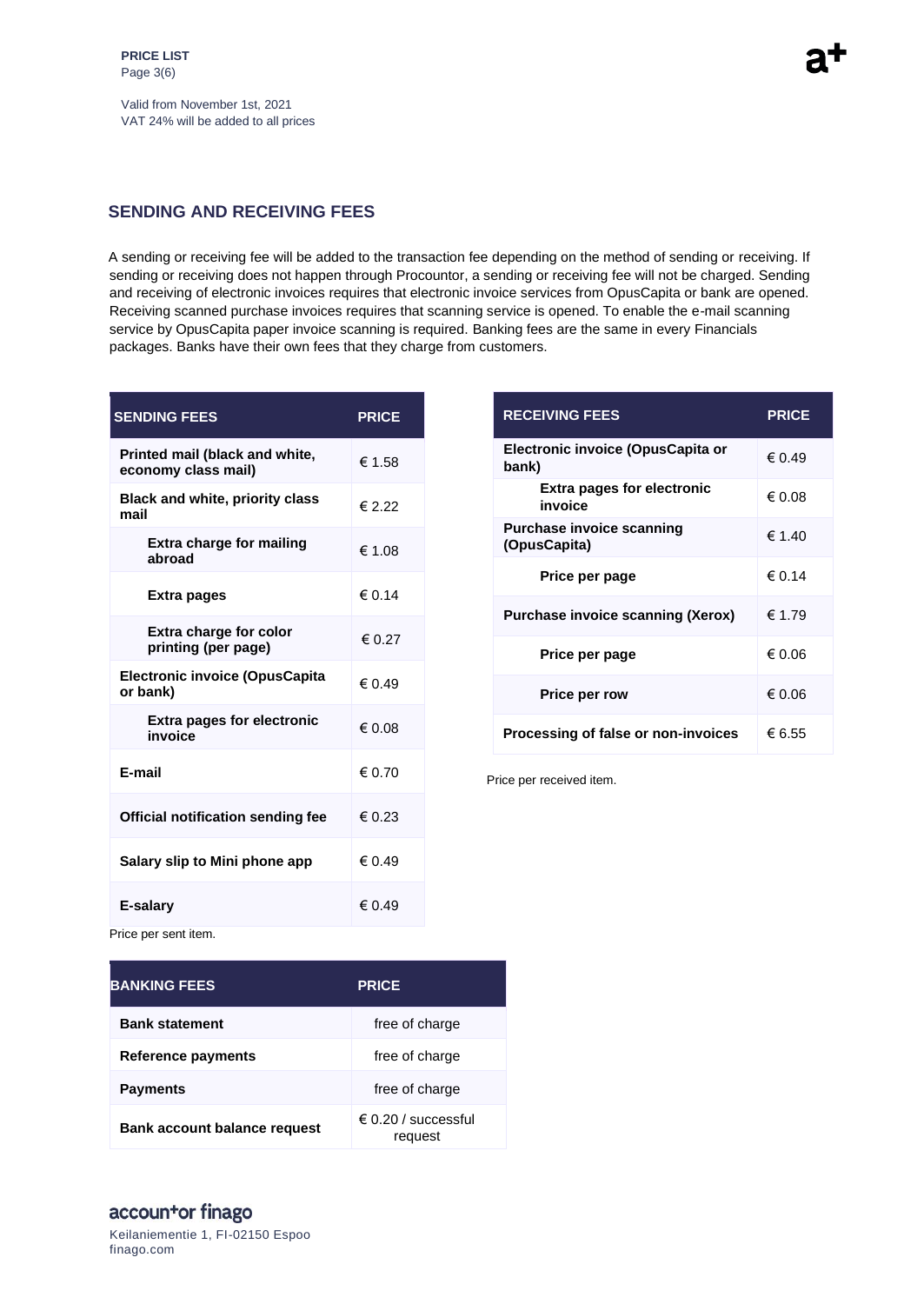## **OPENING FEES: END-CUSTOMER START-UPS**

Accountor Finago start-up packages facilitate the implementation of the software to start running efficiently and effortlessly.

The start-up packages include the opening of the software environment, the printing service and the banking connections.

| <b>START-UP PACKAGE</b>                      | <b>QUICK</b> | <b>POWER</b>   | <b>SUPER</b>   |
|----------------------------------------------|--------------|----------------|----------------|
| <b>PRICE</b>                                 | € 0          | €495           | € 1295         |
| <b>INCLUDED SERVICES</b>                     |              |                |                |
| Setup of own environment<br>for customer     | Yes          | Yes            | Yes            |
| <b>Bank connection</b>                       | Yes          | Yes            | Yes            |
| <b>Sending electronic</b><br>invoices        | Yes          | Yes            | Yes            |
| Receiving electronic and<br>scanned invoices | Yes          | Yes            | <b>Yes</b>     |
| <b>INCLUDED TRAININGS</b>                    |              |                |                |
| <b>Access to training videos</b>             | Yes          | Yes            | Yes            |
| <b>Start-up training</b>                     |              | 3 <sub>h</sub> | 3 <sub>h</sub> |
| <b>Reporting training</b>                    |              | 1 <sub>h</sub> | 1 <sub>h</sub> |
| <b>Accounting training</b>                   |              |                | 3 <sub>h</sub> |
| <b>Sales training</b>                        |              |                | 1,5h           |
| <b>Purchase's training</b>                   |              |                | 1,5h           |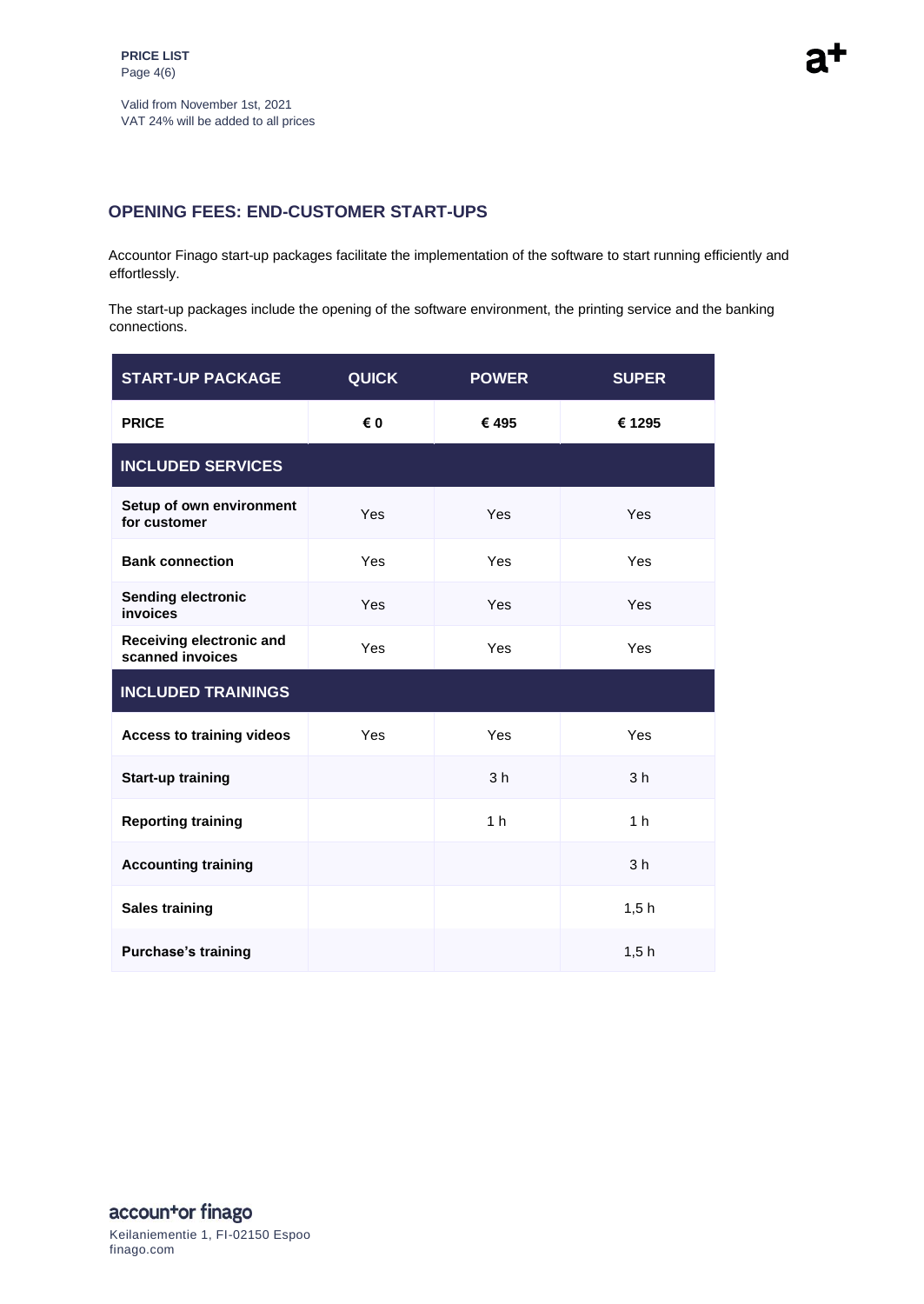Valid from November 1st, 2021 VAT 24% will be added to all prices

## **OPENING FEES**

| <b>OPENING FEE</b>                                 | <b>PRICE</b>   |                                                                                        |
|----------------------------------------------------|----------------|----------------------------------------------------------------------------------------|
| Reopening fee for terminated environment           | € 95           |                                                                                        |
| Service package size change fee                    | € 50           |                                                                                        |
| <b>Bank connections</b>                            | free of charge | Included in all start-up packages                                                      |
| Printing service for letters and invoices          | free of charge | Included in all start-up packages                                                      |
| Ilmoitin.fi-connection to authorities              | free of charge | Included in all start-up packages                                                      |
| <b>Connection to authorities</b>                   | free of charge | Included in all start-up packages                                                      |
| <b>Electronic invoice service with OpusCapita</b>  | free of charge | Included in all start-up packages                                                      |
| Purchase invoice scanning service                  | free of charge | Included in all start-up packages                                                      |
| Email purchase invoice scanning service            | free of charge | Included in all start-up packages                                                      |
| <b>Group invoicing</b>                             | €110           | Included in the following product<br>versions: Basic, Plus, Max, Premium,<br>Unlimited |
| <b>Work item invoicing</b>                         | €110           | Included in the following product<br>versions: Plus, Max, Premium,<br>Unlimited        |
| <b>Contract invoicing</b>                          | €110           | Included in the following product<br>versions: Max, Premium, Unlimited                 |
| <b>Inventory management</b>                        | €110           |                                                                                        |
| <b>Procountor API</b>                              | free of charge | Please see *                                                                           |
| <b>Automatic transfer connections for invoices</b> | €550           | Please see **                                                                          |
| <b>Business Eurocard Online -connection</b>        | €220           |                                                                                        |
| <b>Group consolidation</b>                         | €220           |                                                                                        |

\* Opening Procountor API is free of charge. We offer consulting packages to support the implementation.

\*\* If the interface requires opening a new data connection between Procountor and another software, a data transfer opening fee of 550 € per connection will be charged in addition to the connection opening fee.